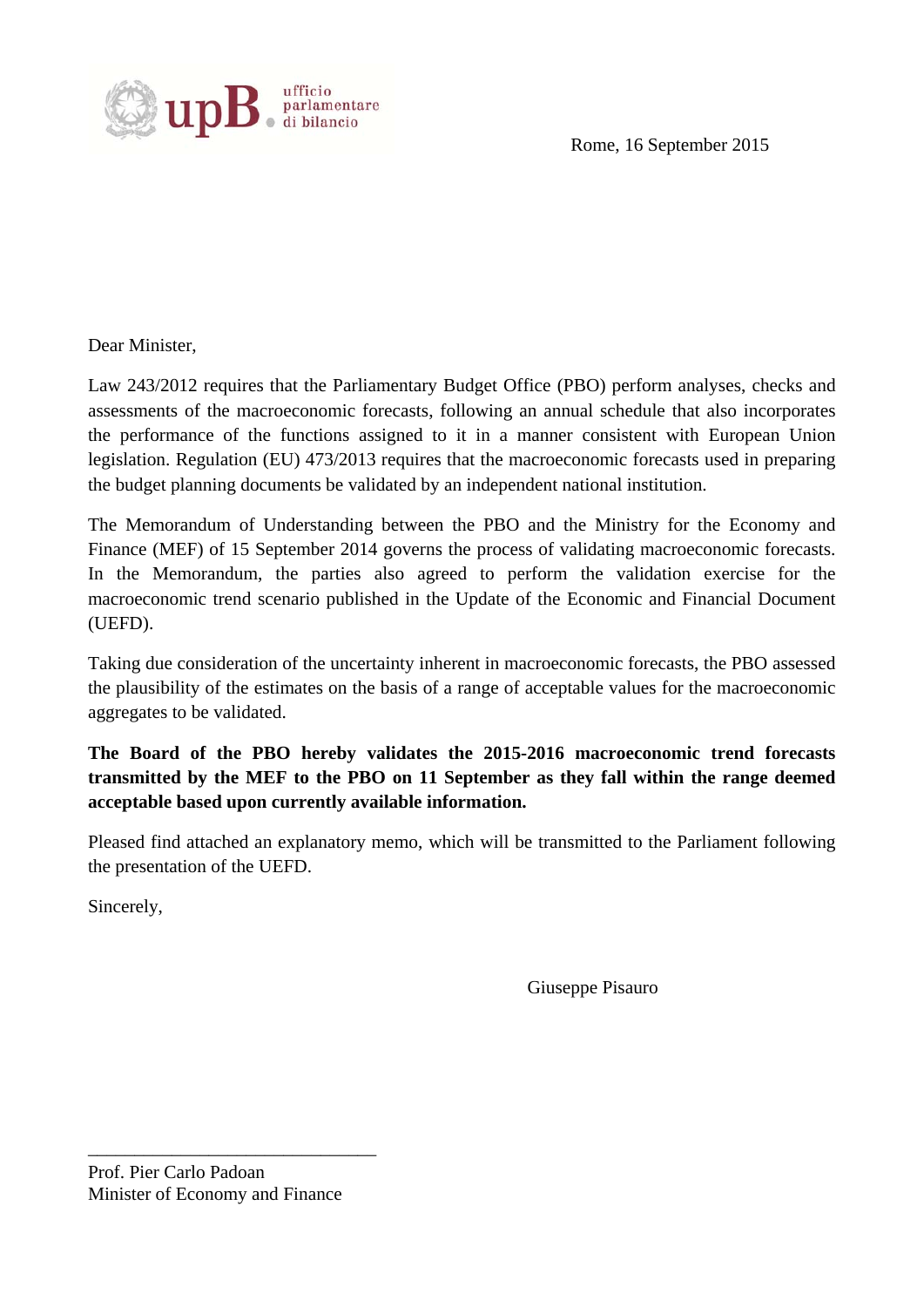

## **Attachment to the validation letter of the Parliamentary Budget Office for the trend macroeconomic scenario in the Update of the 2015 EFD**

This attachment to the validation letter of the Parliamentary Budget Office (PBO) for the trend macroeconomic scenario (11 September 2015) prepared by the Ministry for the Economy and Finance (MEF) for the Update of the 2015 Economic and Financial Document offers a short description of the procedure used to validate the forecasts and a summary analysis of the threats to those forecasts.

## **Validation procedure for the trend macroeconomic scenario**

On 16 September the PBO sent the MEF its validation letter for the trend macroeconomic forecasts for the 2015-2019 period in the Update of the 2015 EFD, after having previously transmitted its comments on an initial version of the forecasts to the Ministry.

The validation and the comments were produced on the basis of a comprehensive analysis of the Italian economy conducted by the PBO using a number of tools: 1) the PBO estimates for the current year based on short-term models of GDP, the components of aggregate demand and the labour market; 2) the annual forecasts obtained by the PBO with the forecasting model of ISTAT, which was used under the terms of the framework agreement signed with that institute; 3) the annual forecasts produced separately by the independent forecasting institutes (CER, Prometeia, and REF.ricerche) consulted by the PBO; 4) monitoring the forecasts of other national and international institutions. The validation and the comments were also based on an analysis of the internal consistency of the macroeconomic scenario developed by the MEF and consistency with a set of exogenous international variables.

In order to ensure the consistency of the comparison with the MEF forecasts, the projections of the PBO panel of forecasters (including the PBO forecasts obtained using the ISTAT model) were formulated on the basis of the same assumptions for the exogenous international variables used by the MEF and a forecast for the public finances prepared by the PBO.

## **Threats to the forecasts in the trend macroeconomic scenario**

The essential elements of the trend macroeconomic scenario of the MEF for 2015-2016 appear to be consistent with the projections of the PBO panel of forecasters. In that period, the main source of risk regards GDP growth in 2016, which at 1.3% lies at the upper limit of the range of forecasts produced by the PBO panel. Contributing factors to this performance include household consumption (1.1%), just below the upper limit (1.2%) of the range of panel forecasts, and government expenditure (0.9%), which is higher than the level assumed by the panel (0.8%). Given the starting level of the trend growth scenario, especially optimistic forecasts of the effects of the